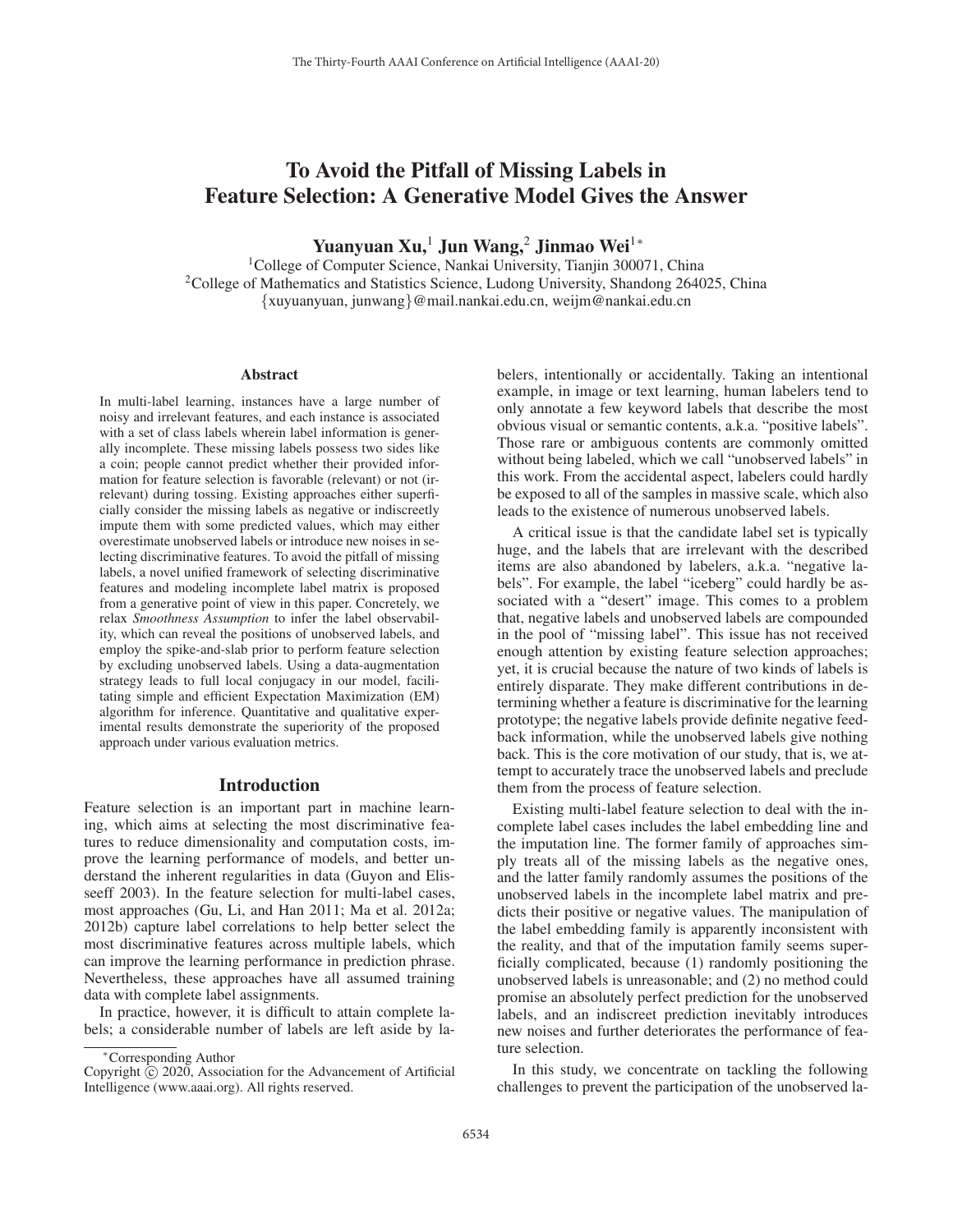bels in feature selection, considering the possible negative effects caused by their ambiguous nature: (1) accurately discriminating the unobserved labels in the missing label pool; (2) finding a compromise way to both adequately take advantage of the known label information and avoid the introduction of the label noises; and (3) with the support of the credible label information obtained by solving (1) and (2), selectively shrinking the weights of features to facilitate the discriminative features prevail.

In this paper, we propose a novel generative probabilistic framework to conduct multi-label feature selection with incomplete labels, named GMFS (Generative Multi-label Feature Selection). Concretely, the binary latent indicator variables are incorporated into the generative model to trace the positions of the unobserved labels. To precisely estimate these indicator variables, we relax the traditional *Smooth Assumption* for explicit observations of labels. Then based on the indication of these variables, label correlations are captured entirely on the credible labels and employed to guide feature selection, which helps GMFS avoid the pitfall of the unobserved labels. In addition, the golden standard for sparse learning, i.e., spike-and-slab prior, is incorporated into GMFS, to separately model discriminative features and irrelevant features with different priors. This strategy leads to the aggressive shrinkage of irrelevant features as well as preserves discriminative features for rare labels.

In summary, the main contributions are as follows:

- We firstly make an in-depth view into the disparity of missing labels, and differentially treat the unobserved ones and the negative ones in feature selection through a generative probabilistic model;
- A fusion of both terms, i.e., label observability inference by relaxing *Smooth Assumption* and sparse learning via spike-and-slab prior, contributes to ambiguity-free guide and selective shrinkage in feature selection;
- An extensive empirical evaluation is conducted to quantitatively and qualitatively assess the selection performance of GMFS, validating its superiority in the incomplete learning scenarios.

#### Background

Smoothness Assumption has been widely applied in multi-label learning for label completion, which describes that *similar instances share similar labels* (Ma et al. 2012b; Zhu et al. 2018). Taking the text annotation for an example, we can find some similar description words (labels) in the Olympic reports respectively about swimming and diving, such as "champion", "aquatics", and "athlete". While we observe that similar instances also possess their personalized labels, e.g., the swimming reports may have words "breaststroke" and "relay", which could hardly appear in the diving reports, and vice versa. Thus we argue that *Smoothness Assumption* is too strong to be directly applied in the incomplete learning scenarios in this work, because it emphasizes the uniformity of similar instances, while neglects their distinctiveness. In order to accurately trace the unobserved labels, we firstly relax the *Smoothness Assumption* as that *similar instances have similar probabilities to achieve*

*the same observed labels*, and employ it to handle the label observability rather than predict the missing label values, which is less restrictive and seems closer to reality.

Spike-and-Slab Prior (SSP) is a golden standard in the Bayesian variable selection (Ishwaran, Rao, and others 2005), which takes the marginal posterior of a variable as its selection probability. A variable  $\omega$  following SSP is sampled from a linear combination of two distributions:

$$
\omega \sim \pi \mathcal{N}(\mu, \sigma^2) + (1 - \pi)\delta_0,
$$
\n(1)  
\n(2) is the slab prior, which is modeled using a

where  $\mathcal{N}(\mu, \sigma^2)$  is the slab prior, which is modeled using a Gaussian distribution with mean  $\mu$  and variance  $\sigma^2$  and  $\delta_0$ Gaussian distribution with mean  $\mu$  and variance  $\sigma^2$ , and  $\delta_0$ is the spike prior, which is modeled using a Dirac delta mass function centered at zero. SSP can assign the non-zero probability for the event  $\omega = 0$  as  $p(\omega = 0) = 1 - \pi$ . Therefore, SSP is an ideal distribution for variable selection. However, the Dirac delta function in SSP complicates its inference. In this work, we present a variant of SSP to perform sparse feature selection with a fast inference.

# The Proposed Framework

#### Preliminaries

Let  $X = \{x_1, \ldots, x_n\} \in \mathbb{R}^{n \times d}$  denote the instance matrix, where  $x_i \in \mathbb{R}^d$  is the *i*-th instance and *n* is the total number.  $Y = \{y_1, \ldots, y_n\} \in \{0, 1\}^{n \times l}$  denotes the label matrix, where *l* is the number of labels,  $y_{ij} = 1$  represents a positive where l is the number of labels.  $y_{ij} = 1$  represents a positive label, while  $y_{ij} = 0$  offers two possibilities, i.e., negative or unobserved (Jain, Modhe, and Rai 2017).

### Formulation

GMFS is a generative model with fusing the unobserved label inference and sparse feature selection. Fig. 1 shows our model in the graphical representation. In this section, we first design a latent factor model coupled with indicator variables to trace the unobserved labels, and relax the *Smoothness Assumption* to estimate these variables by modeling the label observability. Next, based on the guide of these indicator variables, we accomplish the sparse feature selection through the spike-and-slab prior. Finally, inference is performed via the expectation maximization algorithm.

Modeling Label Matrix. We assume that each instance  $x_i$   $(i = 1, \ldots, n)$  is associated with a latent semantic factor  $v_i \in \mathbb{R}^c$ . It can be interpreted as clustering the original l labels into c different clusters, and each cluster has a specific semantic meaning. For example, the labels "horse" and "cattle" are more likely to be categorized into the same group because of encoding similar semantic information. Each label  $j = 1, \ldots, l$  is associated with a label latent coefficient factor  $b_i \in \mathbb{R}^c$ , which can be interpreted as its coefficient w.r.t. these  $c$  semantic clusters. Inspired by the exploration of the *exposure* variable in recommendation system (Liang et al. 2016), we define a binary latent indicator variable  $\rho_{ij}$ to infer the observability of the label  $y_{ij}$  from data. Then, the prior distributions of the latent factors  $v_i$ ,  $i = 1, \ldots, n$ ,  $b_j$ ,  $j = 1, ..., l$ , and binary latent variable  $\rho_{ij}$  are given as<br> $v_i | x_i, W \sim \mathcal{N}(v_i | W^T x_i, \lambda_i^{-1} \mathbf{I}_c)$ . (2)

$$
\boldsymbol{v}_i|\boldsymbol{x}_i, \boldsymbol{W} \sim \mathcal{N}(\boldsymbol{v}_i|\boldsymbol{W}^T\boldsymbol{x}_i, \lambda_v^{-1}\mathbf{I}_c), \tag{2}
$$

$$
\boldsymbol{b}_j \sim \mathcal{N}(\boldsymbol{b}_j | \boldsymbol{0}, \lambda_b^{-1} \mathbf{I}_c), \tag{3}
$$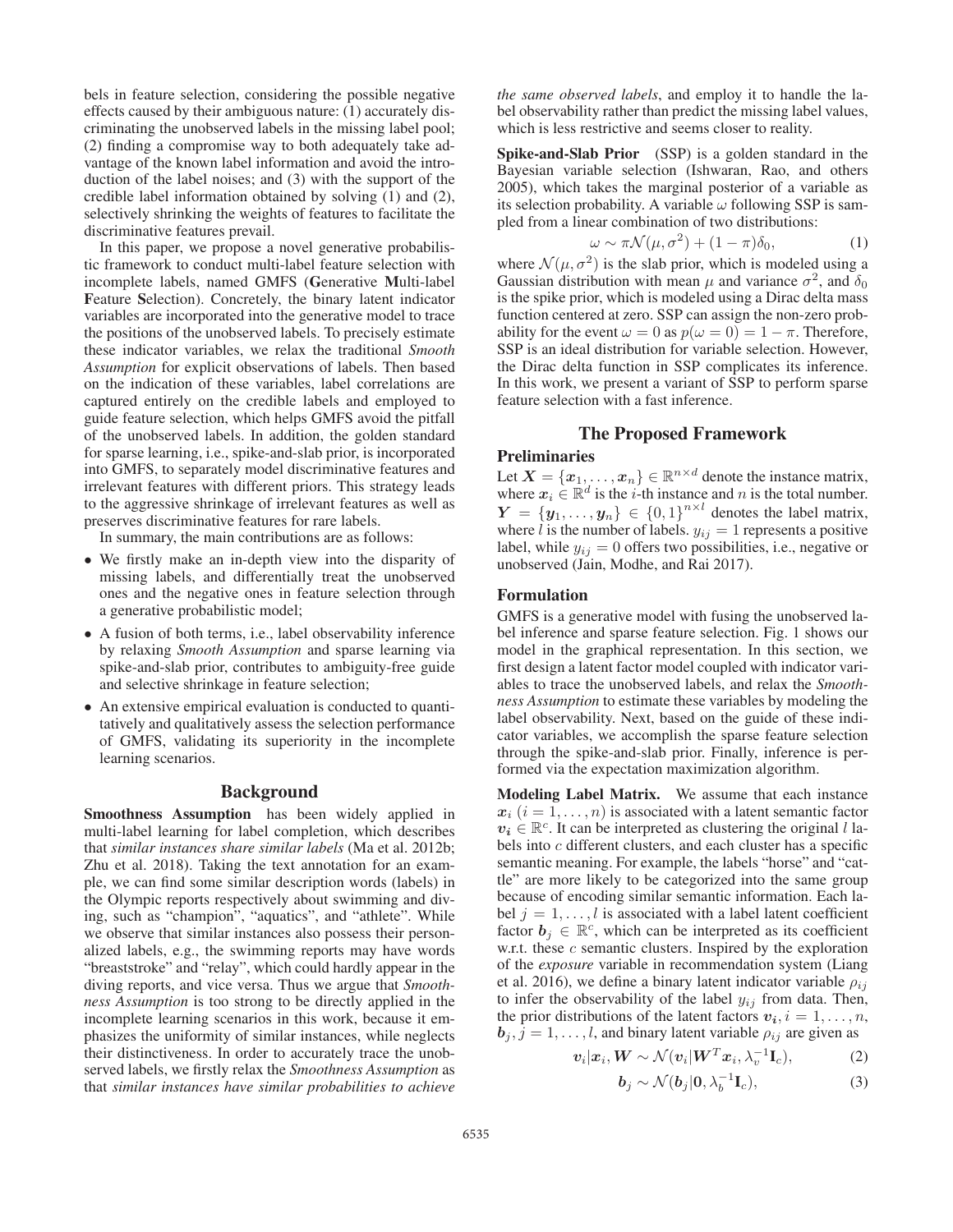

Figure 1: Graphical model of the proposed GMFS.

$$
\rho_{ij} \sim \text{Bernoulli}(\theta_{ij}),\tag{4}
$$

 $\rho_{ij} \sim \text{Bernoulli}(\theta_{ij}),$ <br>where  $\theta_{ij}$  is the prior probability of the latent indicator variable  $\rho_{ij}$ ,  $I_c$  is the identity matrix, and  $\lambda_v$  and  $\lambda_b$  are hyperparameters that denote the precision of distributions and inverse variances.  $W \in \mathbb{R}^{d \times c}$  is the feature coefficient matrix whose rows measure the importance of features in approximating the latent semantics  $\mathbf{V} = {\mathbf{v}_i}_{i=1}^n$ . We condition  $\mathbf{v}_i$ <br>on  $\mathbf{W}$  and  $\mathbf{x}_i$  by assuming its prior distribution depends on on  $W$  and  $x_i$  by assuming its prior distribution depends on the distribution of  $x_i$  in the reduced feature space. Conditioned on these latent factors,  $y_{ij}$  is estimated as

$$
y_{ij}|\mathbf{v}_i, \mathbf{b}_j \sim \begin{cases} \text{Bernoulli}(y_{ij}|\sigma(\mathbf{v}_i^T \mathbf{b}_j)), & \text{if } \rho_{ij} = 1 \\ \delta_0, & \text{if } \rho_{ij} = 0 \end{cases},
$$
 (5)

where  $\sigma(\cdot)$  denotes the logistic function;  $\delta_0$  denotes the unobserved cases, that is,  $p(y_{ij} = 0 | \rho_{ij} = 0) = 1$ .  $\rho_{ij} = 1$ indicates that  $y_{ij}$  is an observed label, and  $y_{ij}$  could be 1 or 0, depending on the outcome of the Bernoulli draw. Formally,  $y_{ij}$  is modeled by fusing two distributions as

$$
y_{ij} \sim \rho_{ij} \text{Bernoulli}(y_{ij} | \sigma(\mathbf{v}_i^T \mathbf{b}_j)) + (1 - \rho_{ij}) \mathbb{I}[y_{ij} = 0], \tag{6}
$$

where  $\mathbb{I}[\cdot]$  is the indicator function. As shown in Eq. (6), the latent indicator variable  $\rho_{ij}$  decides which distribution from this mixture generates  $y_{ij}$ .  $\rho_{ij}$  for the positive label (i.e.,  $y_{ij} = 1$ ) is equal to 1 with probability 1; in other words, we only need to infer entry whose corresponding  $y_{ij}$  is equal to 0, that is, the missing label. By inferring  $\rho$ , we can get an explicit indication of where the unobserved labels are.

Modeling Label Observability. To accurately trace the unobserved labels in the missing label pool, the probability parameter  $\theta_{ij}$  in Eq. (4) is critical, and we can regard it as the observation probability of the  $j$ -th label for the i-th instance. Here, we propose a general method, which takes advantage of instance similarity information to capture the label observability, and this strategy can be augmented with freely available external knowledge in real applications. Concretely, we relax the *Smoothness Assumption* to learn  $\theta_{ij}$ , because the traditional *Smoothness Assumption* emphasizes the uniformity of two similar instances, while neglects their distinctiveness. A negative example is that a user can obtain the recommendation of a product from her friend, while whether she will buy this product is finally determined by her personal preference. In addition, we choose

the Beta distribution Beta $(\alpha, \beta)$  as the label-dependent conjugate prior for  $\theta_{ij}$ , which is defined as follows:

$$
\theta_{ij} = o_{ij} + E(s), E(s) = \sum_{e \in N_k(i)} s \cdot \theta_{ej}, \tag{7}
$$

where  $o_{ij}$  is the inner observance of the instance  $x_i$  toward the  $j$ -th label,  $s$  is the coefficient of effects from neighbors, and  $N_k(i)$  denotes the k-nearest neighbors of  $x_i$  computed by RBF kernel. We employ instance correlations to infer the positions of unobserved labels, facilitating excluding them from the subsequent spare feature selection. Here, credible label correlations can be explored via latent semantics *V* to guide feature selection process.

Modeling Sparse Feature Selection. The generative model specified in the label matrix modeling module controls features through the feature coefficient matrix *W* and the features that are most related to the latent semantic matrix *V* are highly scored. In this situation, however, the features discriminative to rare labels are dominated by the features for common labels, and their weights may iteratively shrink to zero and finally they will be lost in a single sparse regularization. In this study, we tackle this issue by placing a spike-and-slab prior over *W* for selective shrinkage. Concretely, a set of latent selection variables  $\{\pi_f\}$ ,  $f = 1, \ldots, d$ are introduced to indicate the feature selection:  $\pi_f = 1$ means the  $f$ -th feature is selected; otherwise, it is unselected. The spike-and-slab prior over *W* is assigned as

$$
\mathbf{w}_f|\pi_f \sim (1 - \pi_f)\mathcal{N}(\mathbf{w}_f|0, \sigma_0) + \pi_f\mathcal{N}(\mathbf{w}_f|0, \sigma_1), \quad (8)
$$
  

$$
\pi_f|\tau_f \sim \text{Bernoulli}(\tau_f), \quad (9)
$$

where  $\sigma_0$  and  $\sigma_1$  are the variances of two Gaussian components (i.e.,  $\sigma_0 \ll \sigma_1$ ),  $\mathcal{N}(w_f | 0, \sigma_0)$  is similar to point-mass at zero yet is more robust, and  $\tau_f \in [0, 1]$  represents the selection probability of the  $f$ -th feature. If the  $f$ -th feature is selected, the slab prior over  $w_f$  has large variance  $\sigma_1$  that determines the discrepancy between nonzero weights and, if not, the spike prior has very small variance  $\sigma_0$ , leading to aggressive shrinkage of the irrelevant or noisy features. This strategy promises the discriminative features to be maximally preserved, which will be further demonstrated in inference. Here, we treat  $\tau_f$  as a random variable with the noninformative Jeffreys prior (Grazian and Robert 2018), dispensing with any hyperparameters. To quantify the selection uncertainty, we marginalize the latent selection variables  $\{\pi_f\}$ , and sort features in a descending order according to  $||w_f||_2$  and select the top-ranked ones (Jian et al. 2016).

## Inference

We use EM to find the maximum a *posteriori* estimates of the unknown parameters of the model. To develop efficient algorithm for doing inference, we leverage the recently developed Pólya-gamma augmentation techniques (Polson, Scott, and Windle 2013) to handle these non-conjugate likelihoods due to the presence of the logistic-Bernoulli likelihood and the Gaussian prior for the model parameters and are able to transform these likelihoods into Gaussian likelihoods, when conditioned on auxiliary variables.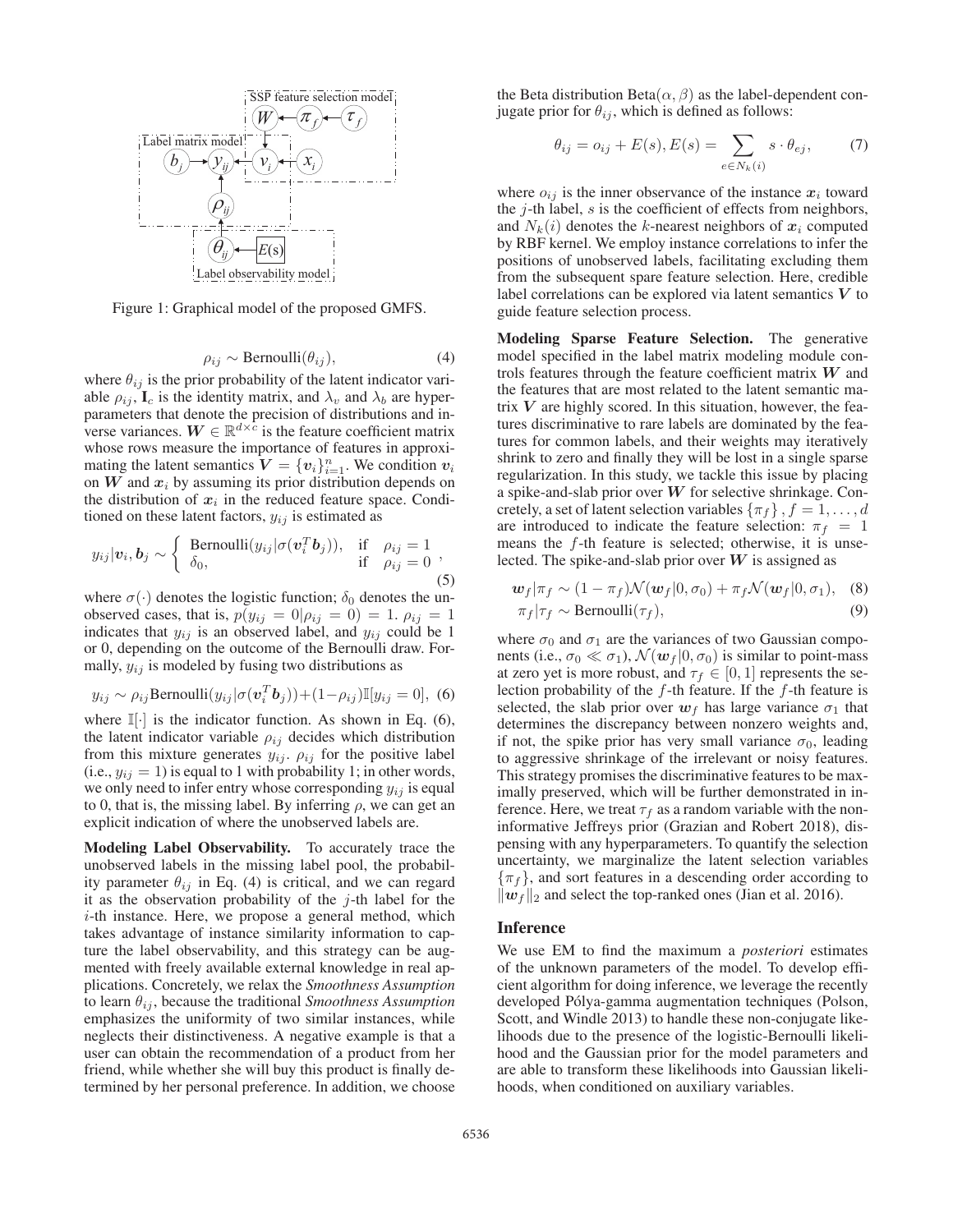The pólya-gamma augmentation technique (Polson, Scott, and Windle 2013) is based on the following identity

$$
\frac{(\exp(\psi))^{50}}{(1+\exp(\psi))^{51}} = 2^{-51} \exp(\kappa \psi) \int_0^\infty \exp(-\eta \psi^2/2) p(\eta) d\eta, (10)
$$

where  $\kappa = \varsigma_0 - \varsigma_1/2$  and  $p(\eta) = PG(\varsigma_1, 0)$  denotes the <sup>p</sup>´olya-gamma distribution.

Specially, using PG augmentation, we can write the logistic-Bernoulli likelihood from Eq. (6) as a Gaussian when conditioned on  $\eta_{ij} \sim PG(1, v_i^T b_j)$ . In particular,  $\psi_{ij} = \boldsymbol{v}_i^T \boldsymbol{b}_j$ , conditioned on  $\eta_{ij}$ , becomes a Gaussian

$$
p(\psi_{ij}|\eta_{ij}) \propto \exp(\kappa_{ij}\psi_{ij} - \frac{1}{2}\eta_{ij}\psi_{ij}^2), \quad (11)
$$

where  $\kappa_{ij} = y_{ij} - 0.5$ . This likelihood with the Gaussian priors on the latent factors  $\boldsymbol{v}_i$  and  $\boldsymbol{b}_i$  results in Gaussian priors on the latent factors  $v_i$  and  $b_j$  results in Gaussian posteriors on  $v_i$  and  $b_j$ . When doing EM, this also leads to subproblems that are like least square regression problems.

The EM algorithm for our model alternates between computing the expectations of the local latent variables, namely the pólya-gamma variables  $\{\eta_{ij}\}\$ and the binary latent indicator variables  $\{\rho_{ij}\}\$ in the E step, and then using these expectations to estimate the latent semantic factor  $V$ , latent label coefficient factor *B*, observation probabilities  $\{\theta_{ij}\},\$ and selection probabilities  $\{\tau_f\}$  in the M step.

The E step: The E step involves computing the expectations of the latent variables  $\{\eta_{ij}\}\$  and  $\{\rho_{ij}\}\$ , given the current values of other model parameters estimated in the previous M step. The E step update equations are given below:

• Expectations of Pólya-gamma variables  $\{\eta_{ij}\}, \forall i, j$  are known to be available in closed form (Scott and Sun 2013), and are given by

$$
\zeta_{ij} = \mathbb{E}[\eta_{ij}|\psi_{ij}] = \frac{1}{2\psi_{ij}} \tanh(\frac{\psi_{ij}}{2}),\tag{12}
$$

where  $\psi_{ij} = v_i^T b_j$  is computed using the estimates of  $v_i$  and  $b_j$  from the previous M step. and  $b_i$  from the previous M step.

• Expectations of each of the binary latent indicator variables  $\{\rho_{ij}\}, \forall i, j$ , are given by

$$
\gamma_{ij} = \mathbb{E}[\rho_{ij}|\psi_{ij}] = \frac{\theta_{ij}\sigma(-\psi_{ij})}{\theta_{ij}\sigma(-\psi_{ij}) + (1 - \theta_{ij})}.
$$
 (13)

Note that if  $y_{ij} = 1$ , then  $\gamma_{ij} = 1$ . In this paper,  $\{\gamma_{ij}\}$  are only imposed to distinguish between unobserved labels and negative labels.

The M step: Given the expectations of the latent variables computed in the E step and marginalized the selection variables  $\{\pi_f\}$ , the log posteriori objective function is optimized in M step, which denotes as  $Q(V, B, W, \tau, \theta)$ 

$$
Q(\mathbf{V}, \mathbf{B}, \mathbf{W}, \boldsymbol{\tau}, \boldsymbol{\theta}) = -\frac{1}{2} \sum_{i,j} \gamma_{ij} \frac{(\kappa_{ij} - \zeta_{ij} \mathbf{v}_i^T \mathbf{b}_j)^2}{\zeta_{ij}}
$$
  
+ 
$$
\sum_{i,j} \log \text{Bernoulli}(\gamma_{ij} | \theta_{ij}) - \lambda_v \sum_{i=1}^n ||\mathbf{v}_i - \mathbf{W}^T \mathbf{x}_i||^2
$$
  
+ 
$$
\sum_{f=1}^d \log((1 - \tau_f) \mathcal{N}(\mathbf{w}_f | 0, \sigma_0) + \tau_f \mathcal{N}(\mathbf{w}_f | 0, \sigma_1))
$$
  
+ 
$$
\sum_{i,j} \log \text{Beta}(\theta_{ij} | \alpha, \beta) - \lambda_b \sum_{j=1}^l ||\mathbf{b}_j||^2.
$$
 (14)

Note that the first term given in Eq. (14) is due to the logistic likelihood transformed into a Gaussian (using PG augmentation). The term is akin to a weighted least square objective where each label being associated with a weight  $\gamma_{ij}$ . Intuitively, the contribution of each label  $y_{ij}$  to the log-likelihood gets modulated based on its expressed label observability. When label  $y_{ij}$  is unobserved label (i.e.,  $\gamma_{ij} = 0$ ), this label does not contribute to numerical computation in M step. Maximizing  $Q(V, B, W, \tau, \theta)$  respectively w.r.t.  $V, B, W, \tau, \theta$ , yield closed-form updates for each of these. The updates are as follows:

• Estimating each of the latent semantic factors  ${v_i}_{i=1}^n$ is a weighted ridge-regression problem with solution

$$
\boldsymbol{v}_i = (\sum_{j=1}^l \gamma_{ij} \zeta_{ij} \boldsymbol{b}_j \boldsymbol{b}_j^T + \lambda_v \mathbf{I}_c)^{-1} (\sum_{j=1}^l \gamma_{ij} \kappa_{ij} \boldsymbol{b}_j + \lambda_v \boldsymbol{W}^T \boldsymbol{x}_i).
$$
\n(15)

Note that if the  $j$ -th label is unobserved or unobserved with high probability for the *i*-th instance, i.e.,  $\gamma_{ij}$  is zero or small value, it hardly contributes to the update of  $v_i$ , which available label correlations are captured only depending on credible label information to help better steer feature selection process. And the updates for  ${v_i}_{i=1}^n$  are all independent of each other and are easily parallelized.

• Estimating each of the latent coefficient factors  ${b_j}^l$  $j=1$ is a weighted ridge-regression problem with solution

$$
\boldsymbol{b}_j = (\sum_{i=1}^n \gamma_{ij} \zeta_{ij} \boldsymbol{v}_i \boldsymbol{v}_i^T + \lambda_b \mathbf{I}_c)^{-1} (\sum_{i=1}^n \gamma_{ij} \kappa_{ij} \boldsymbol{v}_i). \qquad (16)
$$

Note that if the  $i$ -th label is unobserved or unobserved with high probability for the  $i$ -th instance, it hardly contributes to the update of  $\boldsymbol{b}_j$ . And the updates for  $\{\boldsymbol{b}_j\}_{j=1}^l$  are all independent of each other and are easily parallelized.

• In Eq. (14), we marginalize out  $\{\pi_f\}$  and jointly update over *W* and the selection probabilities  $\{\tau_f\}$ . Given *W* as fixed, the update for  $\tau_f$  is that  $\tau_f = 1$  if  $|w_f| \ge \xi$ , and  $\tau_f = 0$  otherwise, where  $\xi = \sqrt{\frac{2\sigma_0 \sigma_1}{\sigma_1 - \sigma_0} \log \sqrt{\frac{\sigma_1}{\sigma_0}}}$ . Here if  $\tau_f = 1$ , we can infer  $\pi_f = 1$  based on Bernoulli draw that f-th feature is relevant, slab prior is imposed to model it that this feature information can be preserved; if  $\tau_f = 0$ , we can infer  $\pi_f = 0$  that f-th feature is irrelevant or noisy, spike prior leads to aggressive shrinkage of  $f$ -th feature. Moreover, based on a moderate  $\xi$ , informative features discriminative to rare labels can be selected to improve the feature selection performance.

• Given  $τ$ , the update of *W* has a closed form solution for regression that is a special case of generalized ridgeregression (Hoerl and Kennard 1970):

$$
\mathbf{W} = (\lambda_v \mathbf{X}^T \mathbf{X} + \text{diag}(\mathbf{A}))^{-1} \lambda_v \mathbf{X}^T \mathbf{V}, \qquad (17)
$$

where *A* is such that  $a_f = (\frac{1}{\sigma_1})^{\tau_f} (\frac{1}{\sigma_0})^{(1-\tau_f)}, f = 1, \ldots, d$ .<br>The undete of *M* has a time complayity of  $O(d_0^3)$ . This The update of *W* has a time complexity of  $O(d^3)$ . This is prohibitively expensive at higher dimensions. However, the EM algorithm does not require solving for *W* exactly in each M step. Therefore, we solve for *W* efficient using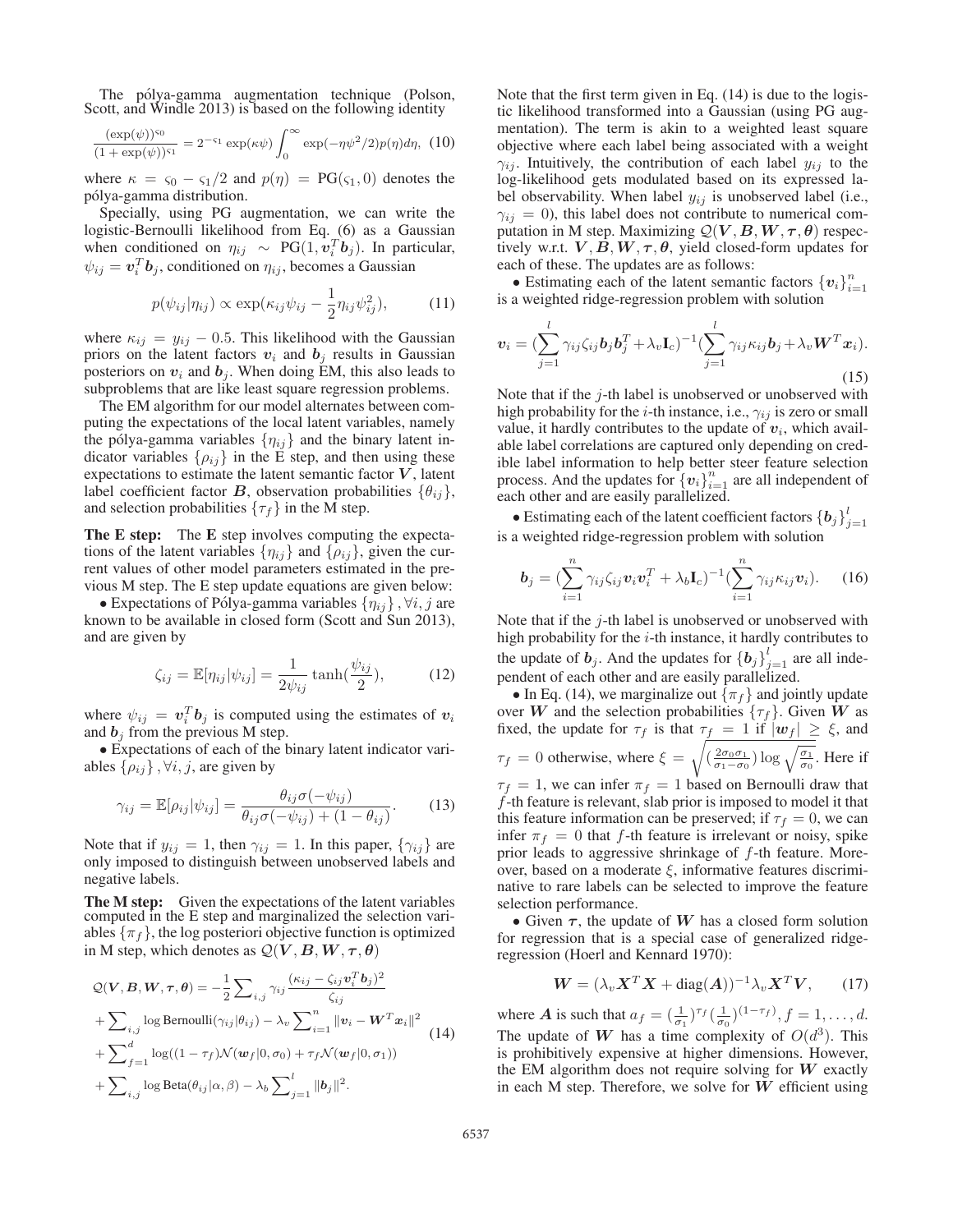gradient based methods, such as conjugate-gradient (CG) method (Bertsekas 1997), which also allows us to leverage the sparsity in the feature matrix. Typically, a small number of CG iterations are sufficient in practice.

• Given  $\gamma_{ij}$  from E step, maximizing the objective function w.r.t.  $\theta_{ij}$  is equivalent to finding the mode of the complete conditional Beta $(\alpha + \sum_{u=1}^{n} \gamma_{uj} + (s - 1)\sum_{v=0}^{n} \gamma_{viv} \beta + n - \sum_{v=0}^{n} \gamma_{viv} \gamma_{vi})$  which is 1)  $\sum_{e \in N_k(i)} \gamma_{ej}, \beta + n - \sum_{e \in N_k(i)} \gamma_{ej}$ , which is

$$
\theta_{ij} \longleftarrow \frac{\alpha + \sum_{u=1}^{n} \gamma_{uj} + (s-1) \sum_{e \in N_k(i)} \gamma_{ej} - 1}{\alpha + \beta + n + (s-1) \sum_{e \in N_k(i)} \gamma_{ej} - 2},
$$
\n(18)

where  $s \geq 1$  is the coefficient of instance similarity effects.

In conclusion, we iteratively optimize the variables and infer them to reach the following goals: (1) the latent indicator variables  $\{\rho_{ij}\}$  are learned to trace unobserved labels; (2) based on  $\{\rho_{ij}\}\$ , the latent semantic factor V is learned to encode the label correlations; (3) the selection probabilities  $\{\tau_f\}$  are learned to provide a pronounced selective shrinkage property for features; and (4) the feature coefficient matrix  $W$  is learned to remove irrelevant and noisy features on the basis of the *V* and  $\tau$ . Our objective function in Eq. (14) is maximized to comprehensively model incomplete labels and sparse feature selection in the multi-label scenarios.

# Complexity Analysis

The cost of the inference consists of two parts: (1) In E step, the variables  $\{\eta_{ij}\}$  and  $\{\rho_{ij}\}$  are computed that costs  $O(Tnlc)$ , where T is the number of iterations; and (2) In M step, when inferring the latent factor *V* and *B*, the complexity is at least  $\mathcal{O}(Tnc^2 + Tndc + Tlc^2)$ . As c is smaller than  $l$  and  $n$ , the complexity can be calculated as  $\mathcal{O}(Tnd + Tl)$ , where they are easily parallelized. We infer the parameter  $W$  using CG method, the time complexity achieves  $O(Td)$  speedup. The cost of updating variables  ${\theta_{ij}}$  becomes  $\mathcal{O}(T_n l k + n^2)$ , where k is very small than n. Hence, the overall complexity is  $O(Tnl + Tnd + n^2)$ , where similarity computational cost  $\mathcal{O}(n^2)$  can be avoided via employing additional knowledge in practice.

### Related Work

The existing feature selection methods to handle the missing labels can be mainly divided into two groups: the label embedding line and the imputation line. The label embedding methods decompose the incomplete labels and project them to a low-dimensional space. For instance, Jian et al. (Jian et al. 2016) imposed Latent Semantic Index to decompose the multi-label output space, and Braytee et al. (Braytee et al. 2017) employed non-negative matrix factorization to simultaneously decompose the original data and label matrix. These approaches regard all missing labels as the negative ones, which is inconsistent with common sense, while we consider two sides of missing labels, exclude its negative effects and explore its positive potential in feature selection.

On the other hand, the imputation approaches randomly assume the positions of unobserved labels and complete them with pre-assumed values. For example, Zhu et al. (Zhu et al. 2018) employed robust linear regression combined

with *Smoothness Assumption* to simultaneously recover unobserved labels and select informative features, which may introduce label noises and degrade feature selection performance. In contrast, we trace the positions of unobserved labels via a generative model and disregard their recoveries, to avoid introducing noises in feature selection.

Another related field to our study is the sparse learning (Bradley and Mangasarian 1998; Nie et al. 2010; Liu et al. 2013; Jian et al. 2016; Xu et al. 2018). In the regularization theory literature, sparse feature selection is generally tackled via  $l_1$  or  $l_{2,1}$  regularization, which requires expensive cross-validation and restricts discriminative and irrelevant features to the same regularization level (Rendle 2010). Our model employs the spike-and-slab prior to provide selective shrinkage property, which can effectively capture the sparse feature structure.

# Experimental Study

We evaluate our approach on seven groups of multi-label data sets fetched from Mulan library  $<sup>1</sup>$  and the "yahoo.com",</sup> as shown in Table 1.

Table 1: Data sets description

| Data sets                       | Instances | <b>Features</b> | Labels | Domain  |
|---------------------------------|-----------|-----------------|--------|---------|
| Emotions                        | 593       | 72.             | 6      | music   |
| Yeast                           | 2417      | 103             | 14     | biology |
| Science                         | 5000      | 743             | 40     | text    |
| RCV <sub>1</sub> S <sub>1</sub> | 6000      | 944             | 101    | text    |
| RCV <sub>1</sub> S <sub>2</sub> | 6000      | 944             | 101    | text    |
| <b>Bibtex</b>                   | 7395      | 1836            | 159    | text    |
| Delicious                       | 16105     | 500             | 983    | text    |

### Experimental Settings

In this section, we compare GMFS with the following approaches: two state-of-the-art sparse feature selection methods (i.e., FSNM (Nie et al. 2010) and SFUS (Ma et al. 2012b)), two label embedding methods (i.e., MIFS (Jian et al. 2016) and CMFS (Braytee et al. 2017)), an imputation method (i.e., MLMLFS (Zhu et al. 2018)), and All−Fea without any feature selection.

For our model, we fix the parameters  $\lambda_v$ ,  $\lambda_b$ ,  $\alpha$ ,  $\beta$ , and s to  $10^{-3}$ ,  $10^{-3}$ , 0.5, 0.5, and 5, which works well on most data sets we experimented with. We tune the parameters  $c$ (number of latent factors),  $k$  (number of nearest neighbors), and the variances for spike-and-slab components (i.e.,  $\sigma_0$ ) and  $\sigma_1$ ) using cross-validation. The grids of c,  $\sigma_0$ , and  $\sigma_1$ are  $c = [2, \frac{1}{4}, \frac{21}{4}, \frac{31}{4}, l]$ ,  $\sigma_0 = [10^{-6}, 10^{-5}, 10^{-4}, 10^{-3}]$ , and  $\sigma_1 = [1 : 1 : 5]$  For conjugate gradient (CG) method used  $\sigma_1 = [1:1:5]$ . For conjugate gradient (CG) method used<br>in the M step of our inference algorithm we run five iterin the M step of our inference algorithm, we run five iterations for sufficient valuation. To simulate the situation of label incompleteness, the missing label ratio is set to 20% and 40% by randomly dropping the observed labels from the training data (Bucak, Jin, and Jain 2011). Multi-label libSVM (Chang and Lin 2011) with RBF kernel is chosen

<sup>1</sup> http://mulan.sourceforge.net/datasets.html.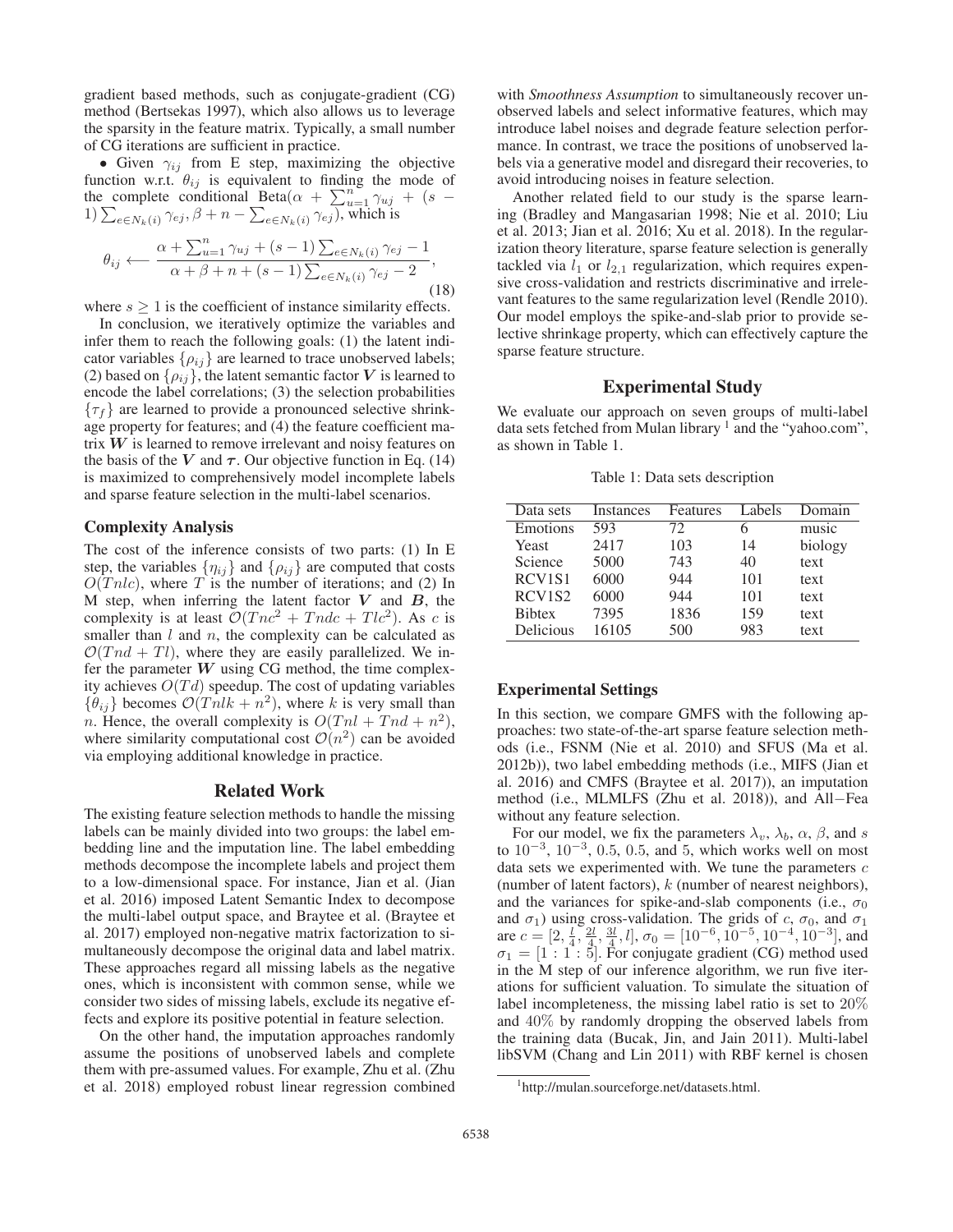

Figure 2: Variations of Hamming Loss and MAP with increasing the percentage of missing labels on Yeast.

as the classifier due to its effectiveness verified in many state-of-the-art works (Ma et al. 2012a; Jian et al. 2016; Braytee et al. 2017). Each compared approach respectively selects  $\{\frac{d}{6}, \frac{2d}{6}, \frac{3d}{6}, \frac{4d}{6}, \frac{5d}{6}\}$  features to build the multi-label libSVM classifier, where  $d$  is the number of the original features. We report the mean average precision (MAP) and standard deviation averaged across five independent runs on each dataset with different size of features.

### Classification Performance

The feature selection performance respectively with 20% and 40% missing labels are recorded in Table 2 and Table 3. Here, we examine pairwise  $t$ -test on the experimental results to show whether the performance of GMFS is significantly different to the baselines over benchmarks.

According to the experimental results, we observe that (1) GMFS achieves approximately 2%−5% improvements over All-Fea across the benchmarks, which means that a discriminative reduced space by removing noises and irrelevant features is beneficial for learning prototypes; (2) GMFS yields better performance than the label embedding approaches (i.e., MIFS and CMFS), which demonstrates that the lowdimensional semantic space of GMFS wherein the unobserved labels are excluded can encode inherent label correlations to help find discriminative features; (3) GMFS is generally better than the imputation approach (i.e., MLMLFS), which indicates that the imputed value may be imperfect and bring additional noises for feature selection, which is also one of the major issues addressed by GMFS; (4) SFUS and FSNM yield relatively inferior performance, since they are incapable of handling missing labels, which are pervasive in practice while beyond their discussions.

### Effects of the Size of Missing Labels

To evaluate the effects of label incompleteness on feature selection, we vary the missing label ratio on the Yeast benchmark as {10%, 20%, 30%, 40%, 50%, 60%} and show the performance of the compared approaches under Hamming Loss and MAP in Fig. 2. The followings can be observed. (1) GMFS yields better performance than baselines in most learning cases, which indicates that credible label correlations that are captured based on available positive and nega-



Figure 3: Comparison of two sparse priors.

tive labels are beneficial for improving feature selection performance; (2) With increasing the scale of missing labels, the selection performance of GMFS tends to deteriorate, since the available label information gradually decreases and further weakens its ability of guiding feature selection; and (3) The sparse feature selection approaches (i.e., FSNM and SFUS) perform relatively inferior, especially when the missing label ratio is high, since these approaches are weak of handling missing labels; meanwhile, this also points out the significance of appropriately recognizing and employing missing labels to guide feature selection.

# Effects of Sparse Feature Selection

In this section, we compare GMFS with spike-and-slab prior and GMFS with Laplace prior (i.e.,  $l_1$  regularization and regularization parameter is decided using cross validation), to evaluate their impacts when selecting different sizes of features. Emotions with 20% missing labels is used as the benchmark. Fig. 3 shows the performance of GMFS with two different priors when increasing the selected features from 12 to 72 (i.e., the number of the original features). We observe that (1) GMFS with spike-and-slab prior generally outperforms GMFS with Laplace prior, which attributes to the selective shrinkage property that facilitates the informative features and especially those discriminative to rare labels to prevail, while conducting single  $l_1$  regularization may lose these partial informative features due to its identical shrinkage on all features; (2) the performance of GMFS is improved with expanding the size of selected feature subset from 12 to 36, due to more excellent features are selected and included in this subset, and the highest MAP score is achieved when the selected number is equal to 36; and (3) the performance of GMFS exhibits a declining trend when the selected number continuously rises, till all of the original features are selected, where a large number of redundant features appear in the selected subset. Thus, we can conclude that it is difficult to find a definite optimal number of selected features at which the best performance can be achieved by different approaches across different data sets. In consideration of this issue and for a fair comparison, we vary the number of selected features and report the average selection performance for each baseline throughout our experiments.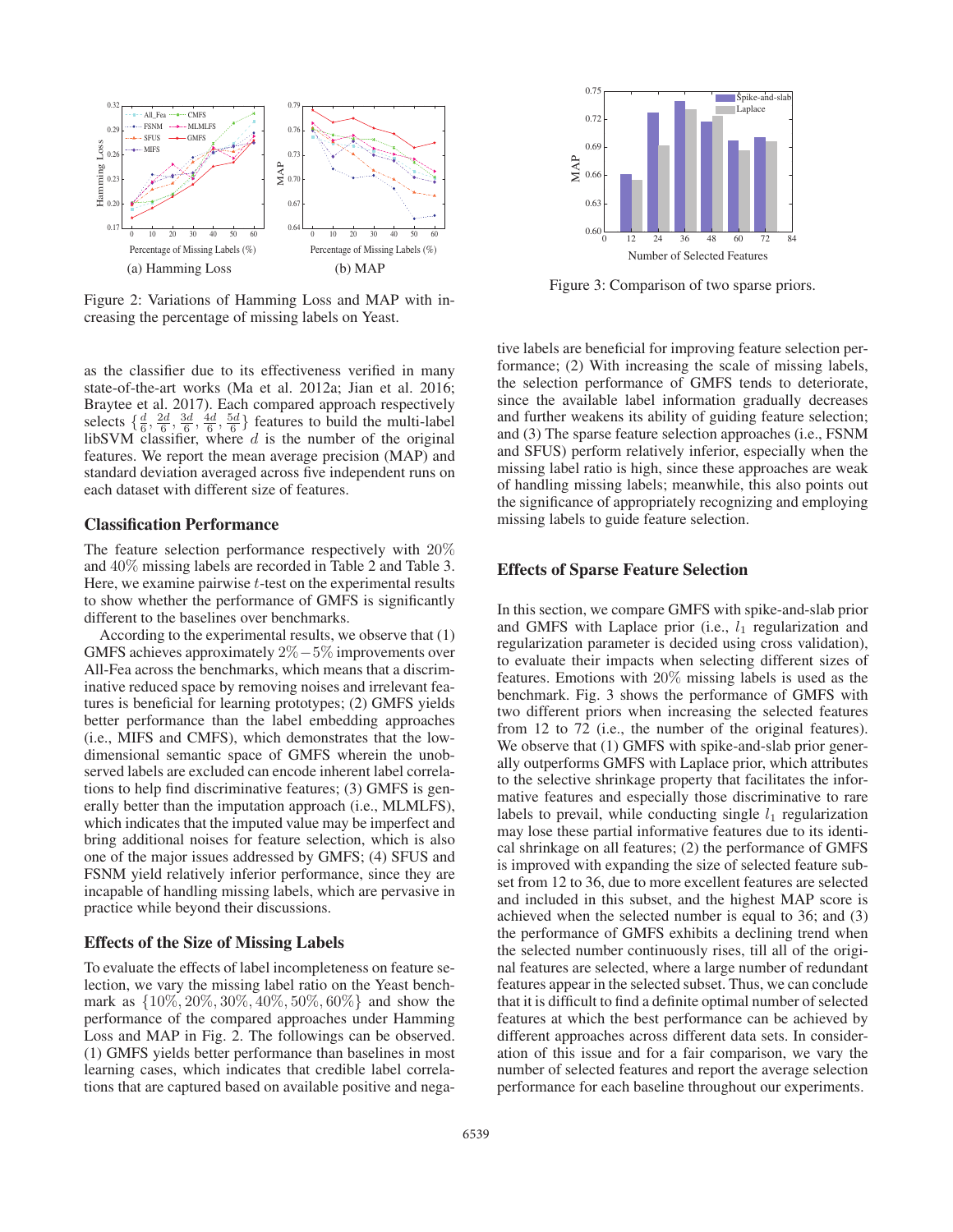Table 2: MAP score( $\pm$ standard deviation) when missing label ratio is 20%. The best result and those not significantly worse than it are highlighted in bold (pairwise  $t$ -test at  $5\%$  significance level).

| Data sets                       | Approaches        |                   |                   |                   |                   |                   |                 |
|---------------------------------|-------------------|-------------------|-------------------|-------------------|-------------------|-------------------|-----------------|
|                                 | All–Fea           | <b>FSNM</b>       | <b>SFUS</b>       | <b>MIFS</b>       | <b>CMFS</b>       | <b>MLMLFS</b>     | <b>GMFS</b>     |
| <b>Emotions</b>                 | $0.685 \pm 0.023$ | $0.639 \pm 0.043$ | $0.679 \pm 0.006$ | $0.693 \pm 0.016$ | $0.680 \pm 0.022$ | $0.707 + 0.066$   | $0.732 + 0.019$ |
| Yeast                           | $0.741 \pm 0.011$ | $0.702 + 0.029$   | $0.731 + 0.023$   | $0.747 + 0.027$   | $0.750 \pm 0.010$ | $0.754 + 0.009$   | $0.775 + 0.007$ |
| Science                         | $0.558 + 0.010$   | $0.526 \pm 0.090$ | $0.540 + 0.047$   | $0.543 + 0.053$   | $0.544 + 0.074$   | $0.562 \pm 0.038$ | $0.589 + 0.008$ |
| RCV <sub>1</sub> S <sub>1</sub> | $0.519 + 0.006$   | $0.500 + 0.041$   | $0.467 \pm 0.012$ | $0.501 + 0.006$   | $0.521 + 0.006$   | $0.525 + 0.003$   | $0.554 + 0.006$ |
| RCV <sub>1</sub> S <sub>2</sub> | $0.538 + 0.010$   | $0.463 \pm 0.070$ | $0.514 + 0.021$   | $0.527 + 0.017$   | $0.537 + 0.005$   | $0.542 \pm 0.004$ | $0.579 + 0.011$ |
| <b>Bibtex</b>                   | $0.547 + 0.009$   | $0.453 + 0.012$   | $0.478 + 0.017$   | $0.476 + 0.064$   | $0.533 \pm 0.003$ | $0.557 + 0.016$   | $0.578 + 0.008$ |
| <b>Delicious</b>                | $0.496 + 0.007$   | $0.473 + 0.016$   | $0.499 + 0.026$   | $0.516 \pm 0.005$ | $0.524 + 0.033$   | $0.510 + 0.030$   | $0.547 + 0.013$ |

Table 3: MAP score( $\pm$ standard deviation) when missing label ratio is 40%.

| Data sets                       | Approaches        |                   |                   |                   |                   |                   |                 |
|---------------------------------|-------------------|-------------------|-------------------|-------------------|-------------------|-------------------|-----------------|
|                                 | All–Fea           | <b>FSNM</b>       | <b>SFUS</b>       | <b>MIFS</b>       | <b>CMFS</b>       | <b>MLMLFS</b>     | <b>GMFS</b>     |
| <b>Emotions</b>                 | $0.632 \pm 0.030$ | $0.626 \pm 0.067$ | $0.649 + 0.009$   | $0.628 + 0.032$   | $0.623 \pm 0.028$ | $0.646 + 0.029$   | $0.697 + 0.027$ |
| Yeast                           | $0.726 + 0.009$   | $0.689 + 0.033$   | $0.700 + 0.006$   | $0.723 \pm 0.013$ | $0.739 + 0.014$   | $0.731 + 0.027$   | $0.756 + 0.010$ |
| Science                         | $0.527 + 0.013$   | $0.493 \pm 0.121$ | $0.516 \pm 0.012$ | $0.520 + 0.021$   | $0.527 + 0.009$   | $0.526 \pm 0.059$ | $0.550 + 0.010$ |
| RCV <sub>1</sub> S <sub>1</sub> | $0.483 \pm 0.012$ | $0.451 \pm 0.035$ | $0.443 \pm 0.013$ | $0.487 + 0.029$   | $0.482 \pm 0.004$ | $0.475 + 0.005$   | $0.512 + 0.009$ |
| RCV <sub>1</sub> S <sub>2</sub> | $0.504 \pm 0.010$ | $0.414 + 0.081$   | $0.480 \pm 0.015$ | $0.471 + 0.011$   | $0.508 + 0.012$   | $0.507 \pm 0.009$ | $0.531 + 0.007$ |
| <b>Bibtex</b>                   | $0.506 \pm 0.006$ | $0.424 + 0.079$   | $0.443 \pm 0.031$ | $0.464 + 0.014$   | $0.483 \pm 0.006$ | $0.490 \pm 0.015$ | $0.523 + 0.004$ |
| <b>Delicious</b>                | $0.461 + 0.016$   | $0.442 + 0.028$   | $0.459 + 0.033$   | $0.478 + 0.020$   | $0.491 + 0.022$   | $0.483 + 0.019$   | $0.514 + 0.017$ |

## Parameter Analysis

The scale of instance correlations in Eq. (7) (i.e.,  $N_k(i)$ ) plays an important role in estimating the label observability. In this subsection, we evaluate its effects by varying the number of nearest neighbors  $k$  from 0 to 30, utilizing Emotions with 20% missing labels as the benchmark. Fig. 4a shows that when  $k$  is set to 0, we cannot extract instance correlations to infer label observability and GMFS performs relatively inferior. This further reveals that GMFS relies on the credible labels to guide its feature selection, which is consistent with the observations in the above experiments. When  $k > 0$ , the instance correlations facilitate effective inference of label observability, which exposes the positions of unobserved labels and paves the way for ambiguity-free feature selection. A small or large scale of nearest neighbors may hamper label observability, because of missing useful neighbor information or incorporating noisy information. The results of GMFS reported throughout the paper are obtained with a moderate value of k as 20.

We also conduct experiments to evaluate the effects of the number of latent factors by varying c from 2 to 40, and demonstrate the MAP score of GMFS on the Science data set with 20% missing labels. The results in Fig. 4b indicate that a moderate number of semantic clusters contributes to capturing available label correlations, which facilitates the selection of relevant features. The optimal cluster number for the Science benchmark is 20, and a smaller or larger scale of semantic clusters may disturb the extraction of true label correlations. In our experiments, the optimal number of latent factors is captured by cross validation.



Figure 4: Variations of MAP on GMFS w.r.t. different parameters

### **Discussion**

Conjecturing the intentions of human labelers is a complicated issue, because it is complex to decide whether the labels are intentionally missed or accidentally missed by labelers. We endeavor to address this issue via a generative framework from the probabilistic view in this study.

The missing labels construct an unknown world, and we can expect to distill favorable information from this world and also should be alert of its pitfall. Dozens of approaches have stressed its positive side and devoted efforts to missing information completion, while we focus on excluding its negative effects and exploring its potential in feature selection. In other words, it is unnecessary to recover missing labels in the learning process, which is essentially different